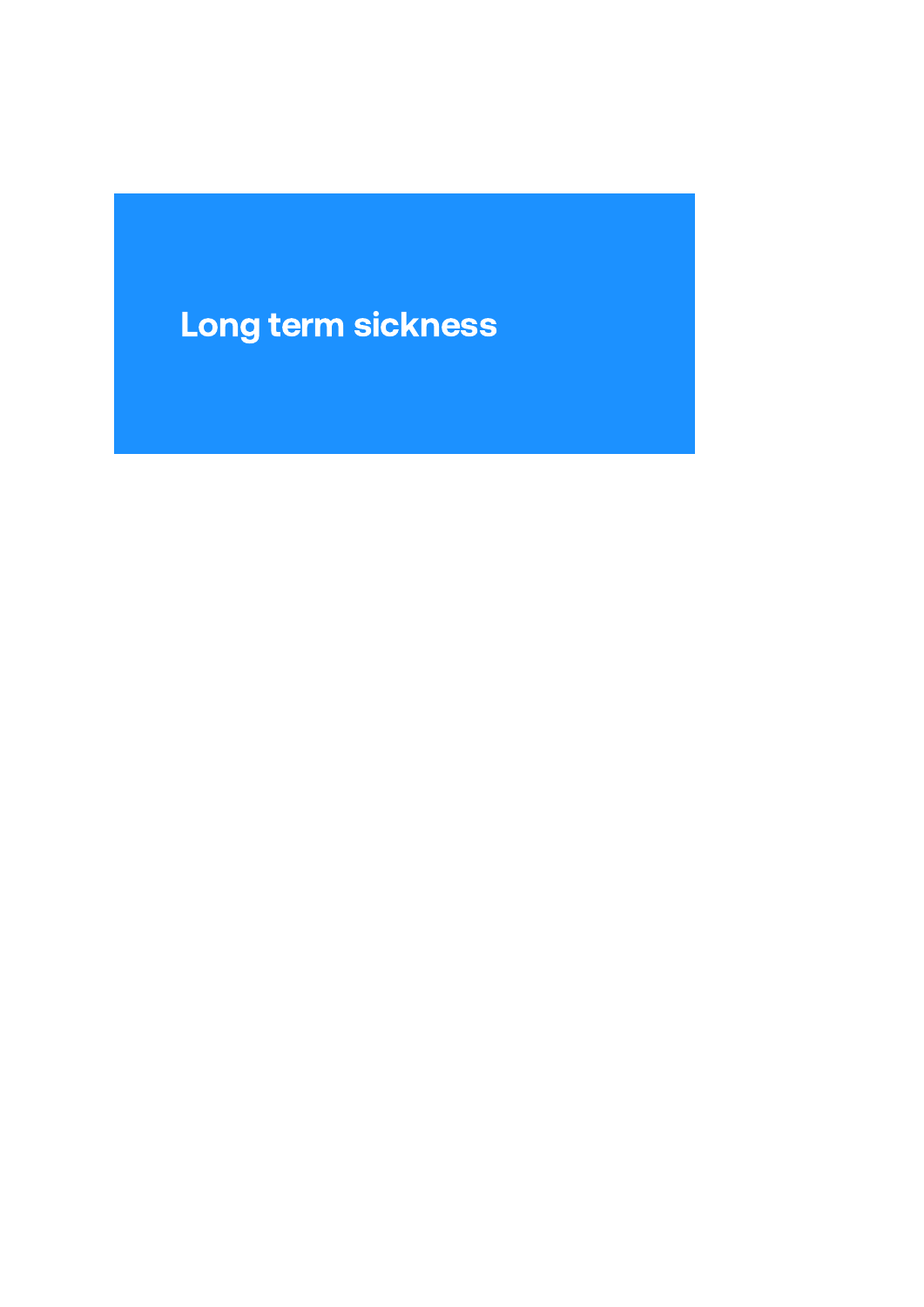## Your role is to support your staff to maintain a connection with the workplace.

Long-term sickness absence is defined as a continuous period of absence lasting more than 28 days. The employee must give you a 'fit note' (formerly a 'sick note') if they're absent for more than seven days. Hospital doctors or GPs provide these, but may charge a fee if a fit note is requested before seven days. The fit note will say the employee is either 'not fit for work' or 'may be fit for work'.

If the fit note says the employee 'may be fit for work', you should discuss any changes with the employee that might help them return to work, such as different hours or tasks. You can get support from your occupational health (OH) provider if you need help and advice on making reasonable adjustments.

### Keep in contact

It is important to maintain regular contact with your employee when their absence becomes long term. This will allow you to keep track of their progress and will also provide an important connection for your sta member back to the world of work.

Agree with the employee how and when you will catch up and how they will keep you informed of any developments in their treatment and recovery. You want them to feel that you are sympathetic to their situation, but that you are also keeping them under review so you can support them back into the workplace.

As their manager, you should be aware of what the next step is for the employee, such as a GP review or hospital appointment. Your aim should be to facilitate their return to work, and your staff member should understand this aim.

#### Manage their workload

Decide whether your team can cover the absent employee's workload or whether you need to recruit additional staff.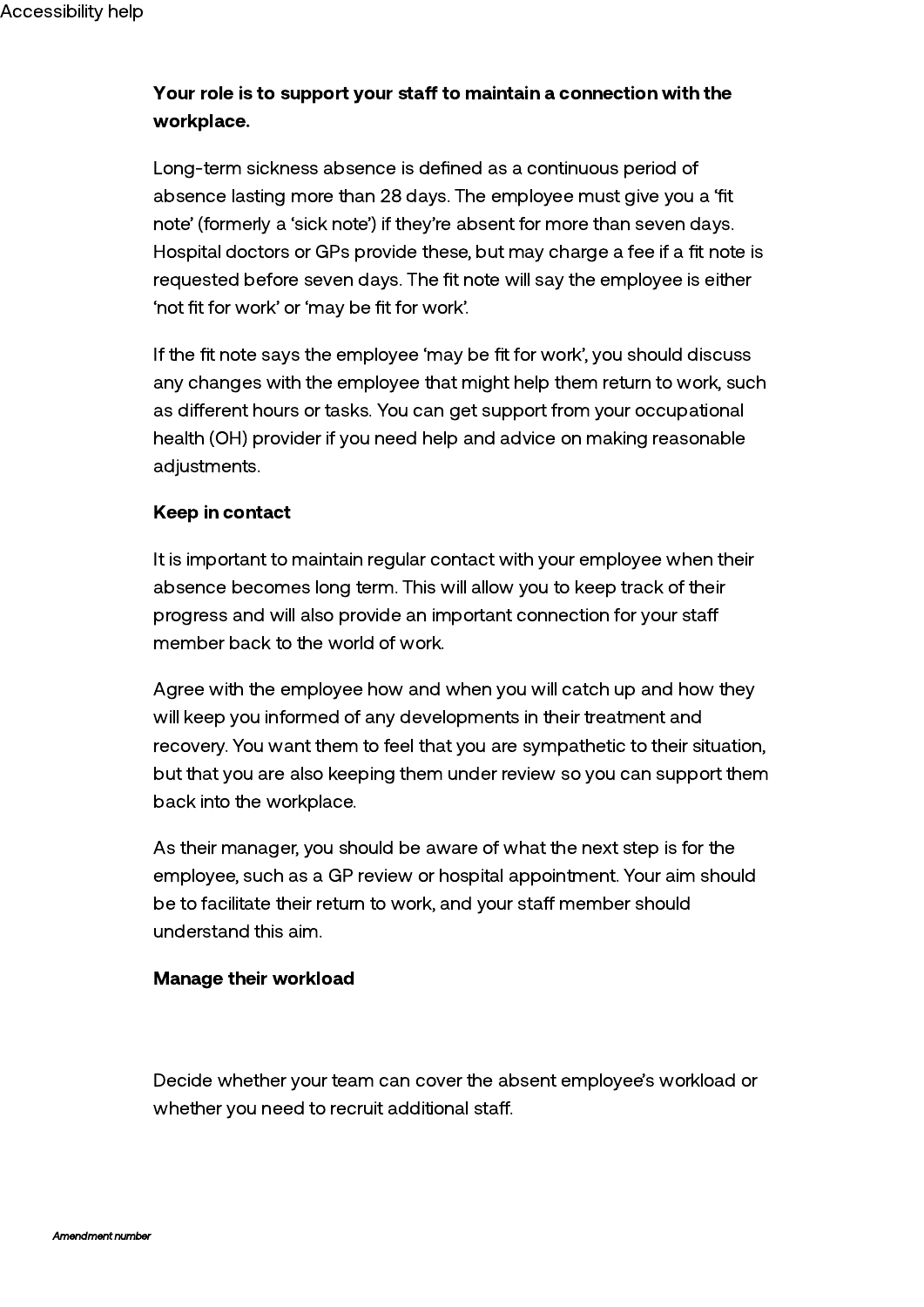- the duties that need to be delegated
- whether these duties could be sustainably covered in the team.

#### Know your procedures

Find out your organisation's policies and procedures for supporting and managing long-term absence. This will usually involve discussions with HR and a referral to occupational health (OH).

Check if there is any training available for you in your organisation to help apply the correct procedures and have discussions with your staff about their health.

NICE recommends that you arrange for a more detailed assessment of the employee's situation by relevant specialists, if necessary. This could be coordinated by a suitably trained caseworker.

NICE also recommends coordinating and supporting any health, occupational or rehabilitation interventions or services received by the employee, and any return-to-work plan agreed with the employee.

#### Actively manage the absence

The key to actively managing long-term sickness absence is to always know what the next step will be for your employee, even if it is that they have an appointment booked which they are waiting for. This allows you to support your employee as much as possible throughout the absence and helps you to avoid allowing the absence to drift, and the employee to feel forgotten about.

Organisations are increasingly adopting an active case management approach to sickness absence cases, where HR, OH, the line manager, the employee and - where appropriate - the GP, other medical professionals and/or staff side representatives work together to support the employee and manage the absence.

Agree early on who the case manager will be so they can ensure the process is streamlined, and there are minimal unnecessary delays, such as with sharing information between each party, or getting appointments.